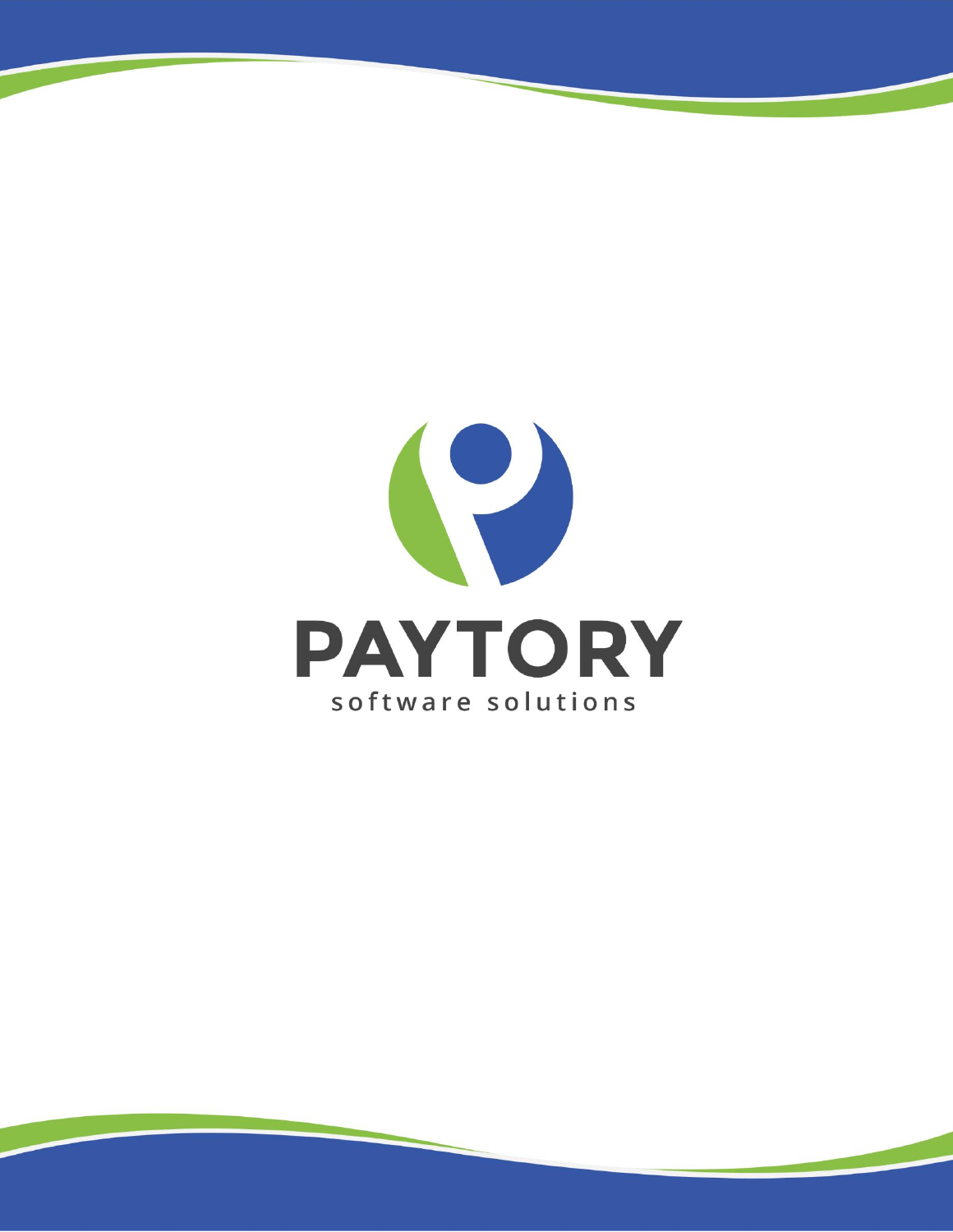

**COMPANY SERVICES** DELIVERIES **BENEFITS** 

## **CONTACTS**

■ **Headquarters:** Paytory Inc. P.O. Box #3133 Andover, MA 01810 USA Phone: +1 7812102186

### ■ **Development Center:**

Chkalov Str., 14-410 Minsk, Belarus Phone: +375 17 395 00 20



# **ENTERPRISE BACKGROUND**

Paytory, Inc. is the new player in the next generation of global application outsourcing. Paytory has grown to provide software development services and products throughout the United States and Europe. At Paytory we believe that successful relationships and quality product development are based on well-understood requirements and a sound software engineering process. Coupled with commercial terms that optimize financial alignment, Paytory makes IT outsourcing a more beneficial undertaking for global enterprises.

Unlike traditional offshore vendors, whose value proposition is focused on cost reduction through labor arbitrage, Paytory concentrates on results. Our engagements are based on commercial terms that contractually align our interests with client strategic objectives, ensuring that we share the delivery risk associated with large-scale IT projects.

# **OUTSOURCING'S EVALUATION TO 2.0**

Starting in the 2004, global outsourcing offered a large labor pool at reduced rates. In the ensuing tech crash of the early 21st century, the first wave of outsourcing companies offered a significant cost reduction over in-house, onshore alternatives.

Today businesses need to transform strategies and operations more rapidly than at any time in history. Cost reduction alone is not enough. The new generation of outsourcing vendors are here, defined by Paytory. As the player in Outsourcing 2.0, Paytory is focused on delivering the results that relieve this real world pressure. More than simple cost reduction through staff augmentation, Paytory employs the appropriate method for the project, the right commercial terms to ensure alignment of objectives and outcomes, and industry experience in packages designed to produce results. The new approach to outsourcing provides a true partnership between client and outsourcer, in which both partners analyze and overcome obstacles to increase the probability of a project success.

# **PAYTORY MISSION**

Paytory was established in 2004, headquartered in Methuen, Massachusetts. It's made up of talented professionals dedicated to satisfying client requirements for technologically innovative software solutions. Our solutions apply embedded, telecommunications, client-server and web technologies to a variety of scientific and engineering problems. At Paytory, our mission reflects the total expectations of our clients, our industry, and our employees: Teamwork, Quality, and Satisfaction. Our clients have high expectations for the products and services that we deliver. Paytory exceeds these expectations by interacting as a team with our clients. Together we identify their needs and design complete solutions and it is no surprise that our products are well received.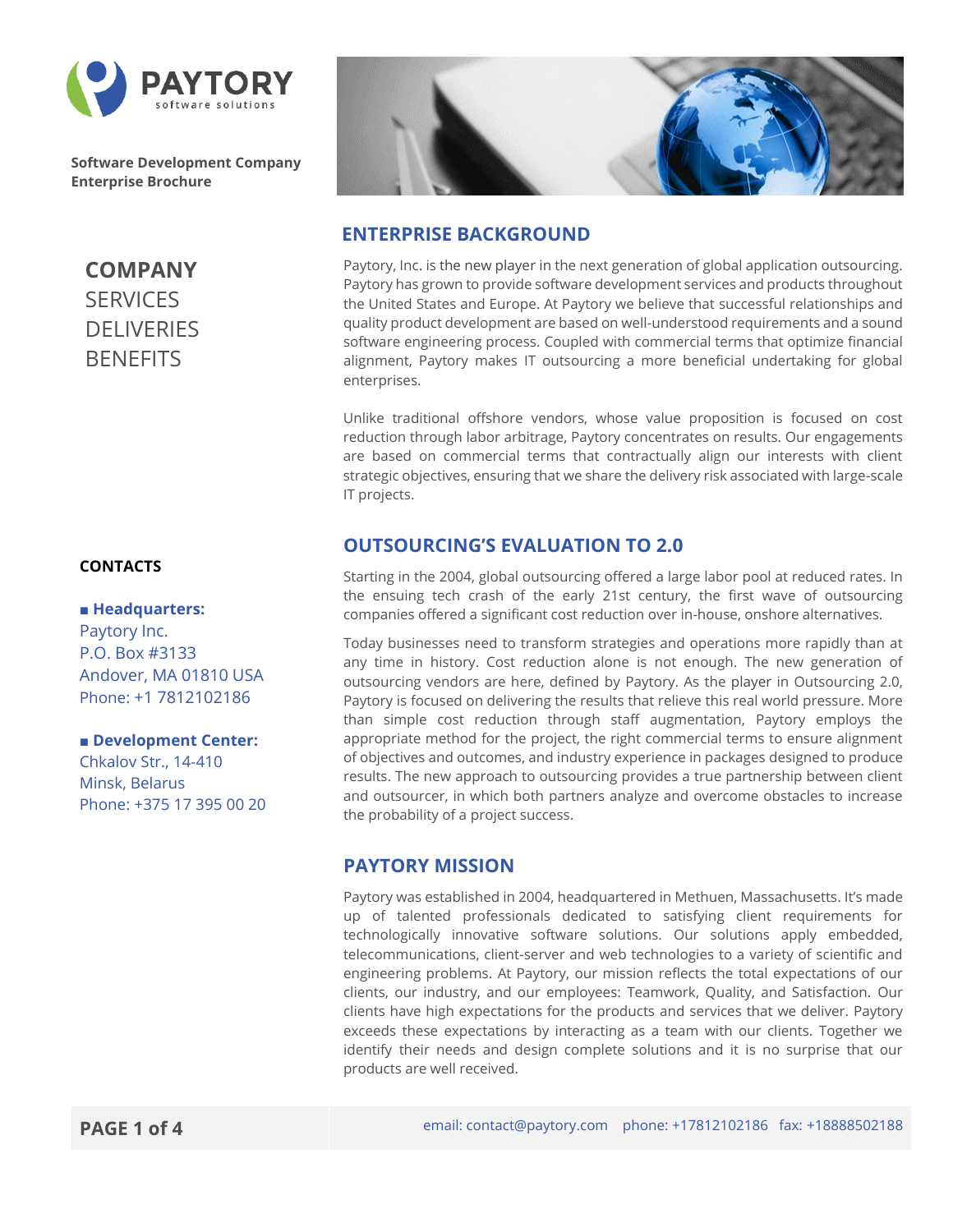



### **PRIMARY SERVICES:**

- Outsource product development
- Custom software development
- **Mobile application** development
- **Testing services**

## **RELATED SERVICES:**

- **Technology consulting**
- Support
- **Localization**
- **Reengineering**
- **Integration**



# **PROFESSIONAL SERVICES**

Paytory offers a wide range of services to meet the most demanding needs of our clients. To ensure service quality and customer satisfaction each engagement is tailored to clients needs. If you need onsite development at one of your facilities, Paytory will promptly deliver a professional resource presence that is specific to your skill-set and expertise requirements. All delivery models use best project management practice and provide structured environment to facilitate effective communications and ensure service delivery.

# **OUTSOURCED PRODUCT DEVELOPMENT**

Transformation of a great innovative idea into a profitable product is challenging. Paytory helps companies to build software products they can sell to their customer. Paytory takes care of all aspects of the product development cycle including R&D, prototyping, development, testing, maintenance, and support. Depending on the area of application, we adapt software products to multiple platforms, devices, and databases. Products we work on range from large security and compliance systems to entertainment applications running on millions of handsets.

# **CUSTOM SOFTWARE DEVELOPMENT**

To Build or to Buy? This dilemma is faced by companies when they decide on a new enterprise system. Often none of the off-the-shelf solutions can meet the specific business requirements in full. Relying on an expert to build a tailor-made solution is the right strategy in this case. For many years our engineers have been delivering custom-build products for various domains for companies that have decided to develop their perfectly fitted solutions from scratch. Whether a customer is thinking of establishing a simple Internet presence or considering a complex enterprise solution our experienced team is ready to be of service.

## **MOBILE SOFTWARE DEVELOPMENT**

Mobile phones already became a part of everyday life for over 4 billion people all over the world. Mobile phone use is not limited to calling — people want to access business information, download music, play games and chat with friends from anywhere. For companies that want to capitalize on this trend, Paytory delivers mobile development services on different platforms and technologies.

## **TESTING SERVICES**

There is no doubt that a stable bug-free system is what any user wants when buying a packaged software or ordering a custom development. Resources spent on proper testing of the application are always requited. Paytory software testing team is ready to address any type of testing such as functional, performance, automation, security, localization and mobile testing.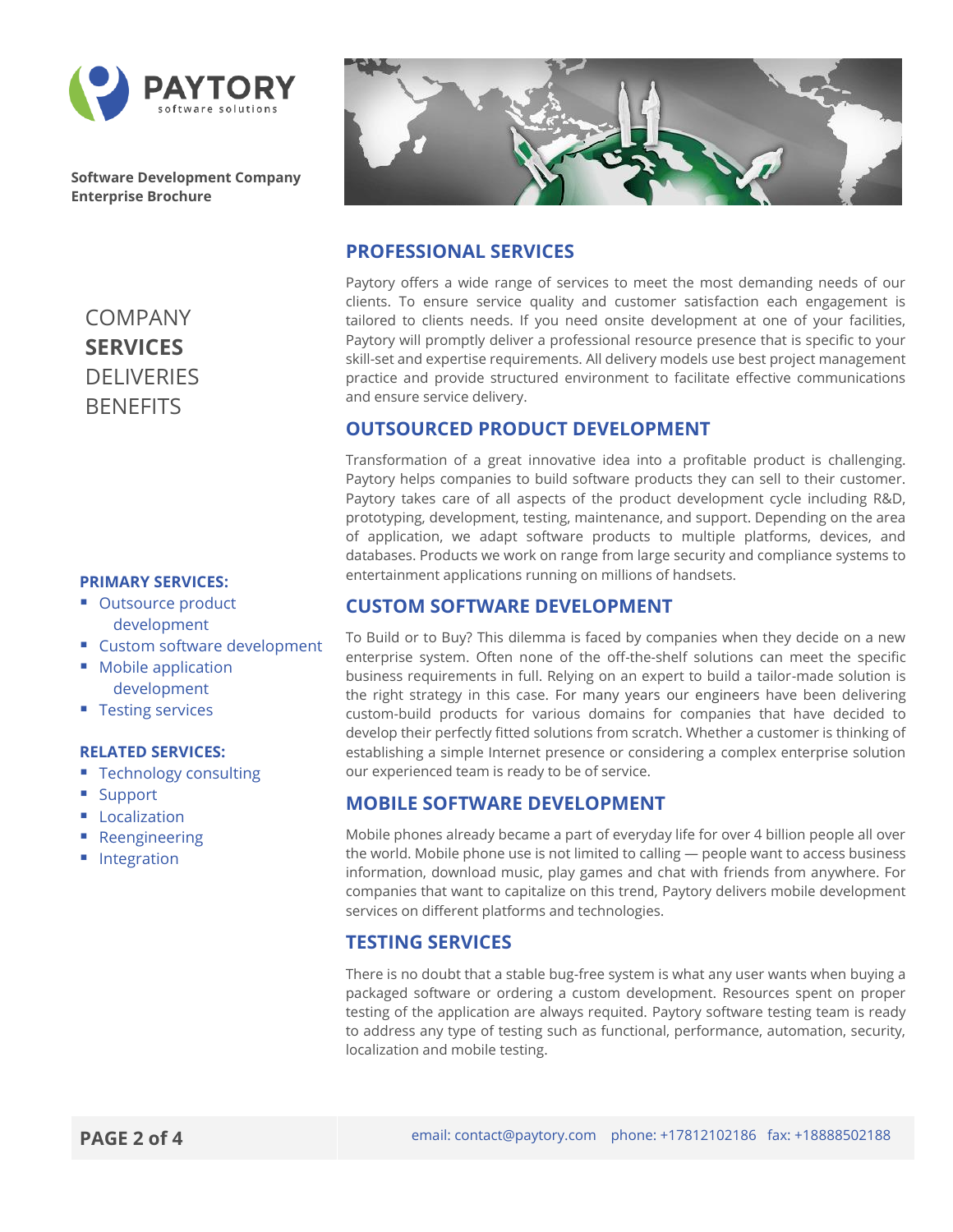

COMPANY **SERVICES DELIVERIES BENEFITS** 

## **TECHNOLOGICAL EXPERTISE:**

- Embedded RTOS
- Android, iPhone, Windows Mobile
- Win API, .Net, Silverlight
- **Windows Embedded**
- **MAC OS X, Linux, QT**
- VxWorks

### **INDUSTRY EXPIRIENCE:**

- **Telecommunications**
- **Security**
- **Engineering**
- Media & Entertainment
- Medical
- **Transportation**
- **Electrical**
- **Semiconductor**
- **Telephone**
- **Digital Media**
- **Industrial**
- $\blacksquare$



# **DELIVERY MODELS**

Paytory provides a range of delivery models for the level of services and delivery time frames clients require. All project delivery teams are led by experienced U.S. based project managers who understand software technologies and use procedures consistent with those defined by Project Management Institute. For the business that is looking to maximum development budgets with minimum investment in capital resources, Paytory offers the unique ability to participate in the Co-Operative.

# **EMPLOYED DELIVERY MODELS**

**Project based.** For projects with a defined scope and aggressive timelines, we recommend a project based model of delivery. We provide customers with an estimation that describes in detail the project scope and schedule before the actual project start.

**Dedicated team.** For the projects that are dynamic and have fluidity dedicated team model is the best fit. It provides customers with maximum control over deliverables and the project team. Working solely on a selected project, a dedicated specialist acquires a deep understanding of your business and technical requirements and is able to meet them in the most efficient and effective way.

**Offshore development center.** If project duration is longer than a year, it's better to consider offshore development center (ODC) approach. An ODC is made up of a dedicated team (-s) of IT experts who are handpicked to meet the customer's skill set requirements and culture. The ultimate goal is for an ODC to be a seamless extension of the customer's IT department.

## **DELIVERY LOCATIONS**

In today's cost sensitive markets development managers are coming under pressure to take advantage of outsource that include offshore resources. Paytory is uniquely positioned to meet these cost demands and maintain a high level of software quality standards. Depending on the Client's needs solutions can be delivered from different locations.

**Offshore model.** Offshore team members are located in Minsk, Belarus with Team Lead coordinating activities at the development center.

**Onshore model.** Onshore team members are located at domestically located facilities within the United States to facilitate communications and coordinate activities.

**Onsite model.** Onsite team members are located at Client facilities to provide optimal communications and project coordination.

**Mixed model.** Team members are distributed to maximize organizational effectiveness and provide delivery at reduced cost.